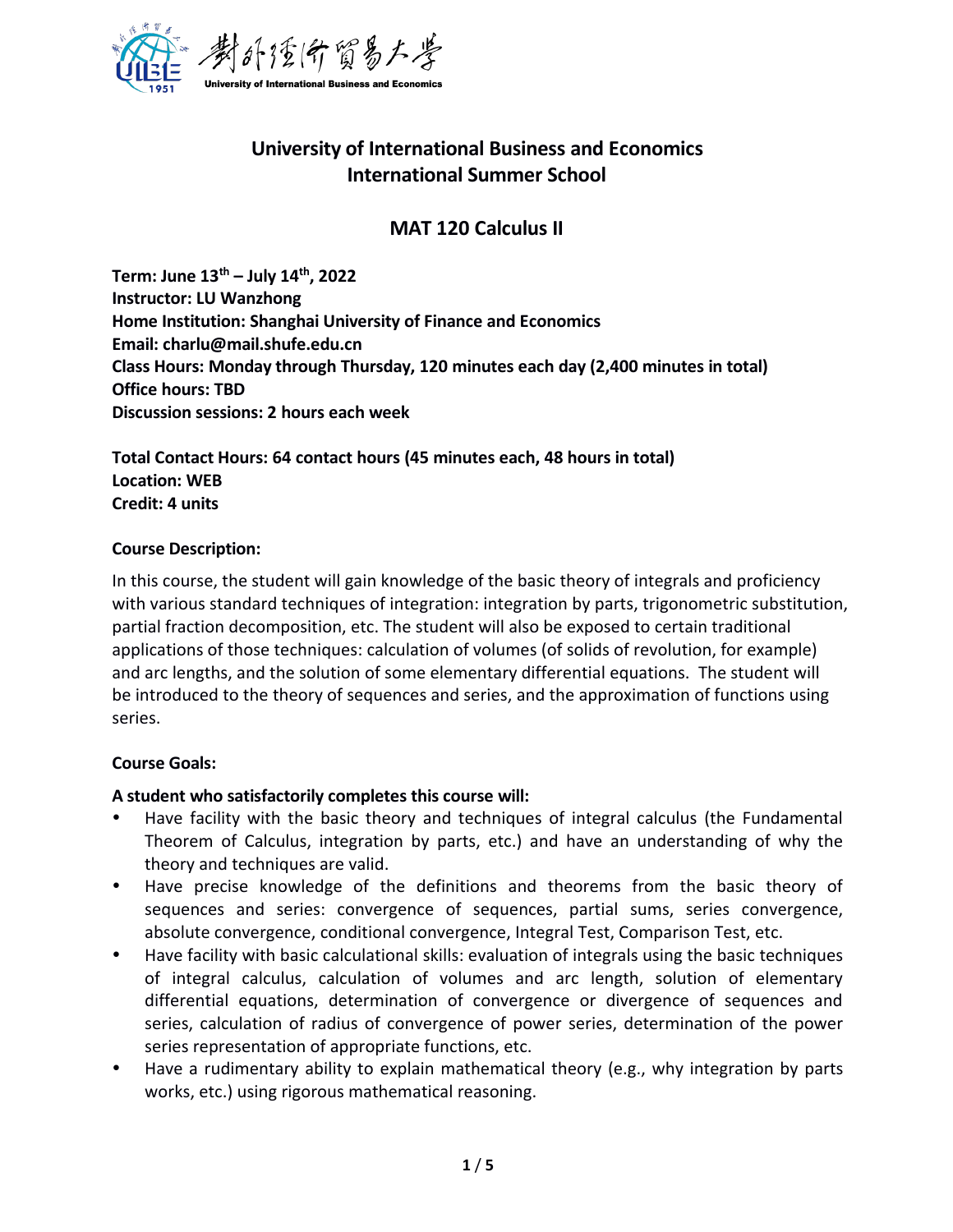

### **Required Text:**

Stewart, James. Single Variable Calculus: 8th edition with ISBN 978-1-285-74062-1

#### **Prerequisites:**

The course is based on Calculus I or its equivalent. Students are expected to know basic concepts of calculus for functions of a single real variable. They include: basic elementary functions and their properties, differentiation and geometrical significance of the derivative, definite and indefinite integrals, Fundamental Theorem of Calculus, indefinite integrals of basic elementary functions.

#### **Attendance:**

Students are expected to be present at all class meetings and examinations.

#### **Grading Policy:**

There will be one midterm and a final exam in this class. All exams will be closed-book. No notes, calculators, or other electronic devices will be allowed. and having such a device in view during the exam is an academic honesty violation.

The course grades will be calculated based on the following percentages:

- Homework: 30%
- Midterm: 30%
- Final Exam: 40%

The final exam will be cumulative. There will be no make-up exams.

### **Grading Scale:**

Assignments and examinations will be graded according to the following grade scale:

|      | 90-100 |    | 72-74    |
|------|--------|----|----------|
| $A-$ | 85-89  |    | 68-71    |
| B+   | 82-84  | Ŀ- | 64-67    |
| в    | 78-81  | U  | 60-63    |
| В-   | 75-77  |    | below 60 |

### **Class Rules:**

All academic work should be done with the high level of honesty and integrity. Academic misconduct of any kind may result in a grade penalty or the assignment of a failing grade.

### **Course Schedule:**

### **Week 1**

#### **Assignment**

The Fundamental Theorem of Calculus 4.3: 3, 7, 9, 11, 13, 19, 25, 29, 39, 49 The Substitution Rule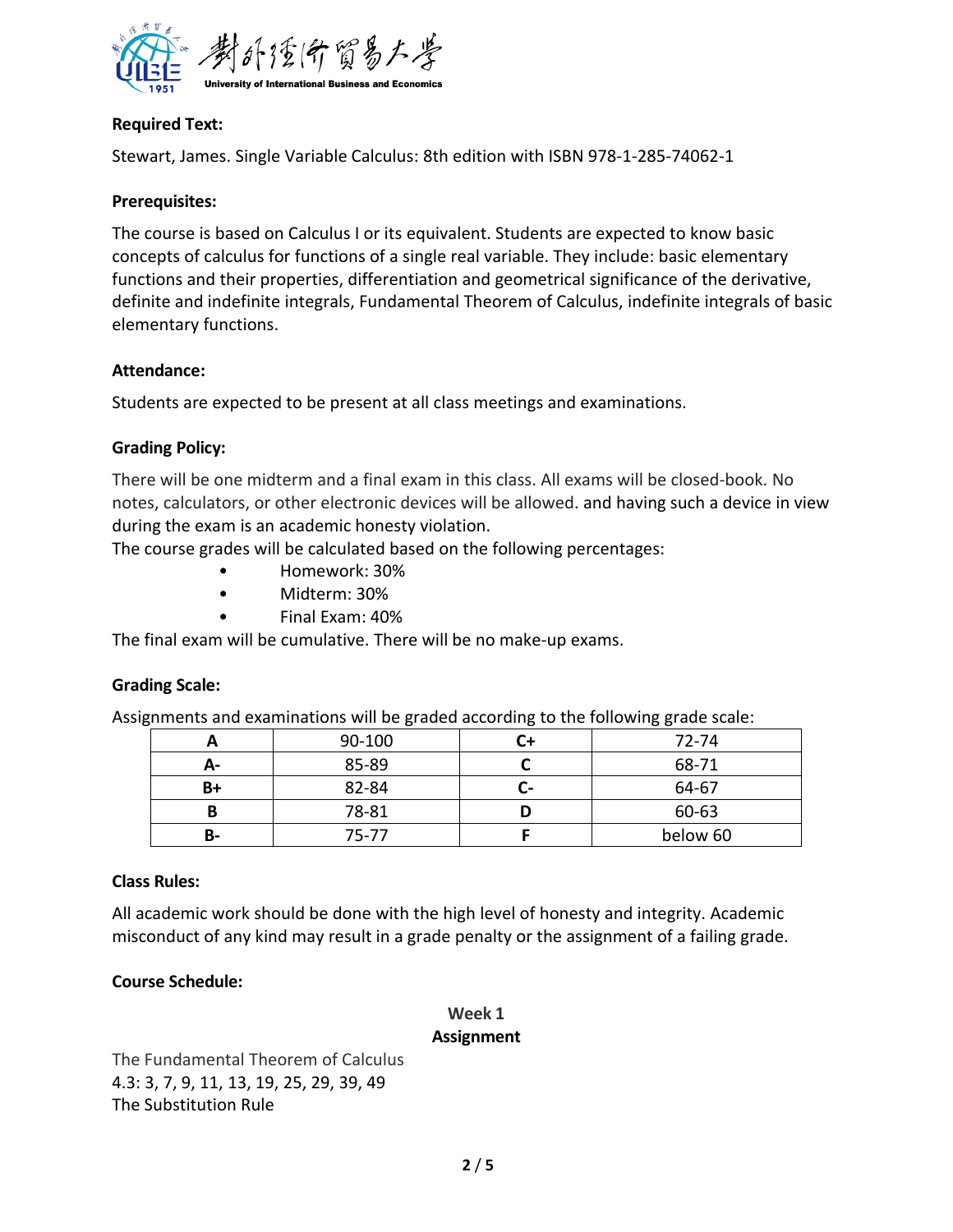

4.5: 3, 5, 7, 11, 17, 25, 37, 39, 41, 47 Areas between Curves 5.1: 1, 3, 5, 7, 13, 17, 21, 27, 29, 31 Volumes 5.2: 1, 3, 5, 7, 9, 11, 13, 15, 17, 19, 21 Volumes by Cylindrical Shells 5.3: 3, 7, 9, 11, 13, 15, 17, 19, 21, 29 Applications to Physics, Work 5.4: 1, 3, 5, 7, 11, 13, 15, 17, 21, 25 Average Value of a Function 5.5: 1, 3, 5, 7, 9, 11, 13, 15, 17, 19

## **Week 2**

#### **Assignment**

Integration by Parts 7.1: 5, 7, 9, 11, 15, 17, 19, 21, 29, 37 Trigonometric Integrals 7.2: 3, 5, 11, 15, 19, 21, 23, 33, 45, 49 Trigonometric Substitution 7.3: 3, 5, 9, 11, 13, 19, 21, 23, 27, 29 Integration of Rational Functions by Partial Fractions 7.4: 5, 7, 9, 11, 15, 23, 27, 31, 39, 41 Strategy for Integration 7.5: 3, 11, 17, 23, 27, 35, 43, 49, 61, 63

### **Week 3**

#### **Assignment**

Midterm Tuesday, June 28.

Improper Integrals 7.8: 1, 5, 7, 9, 11, 13, 21, 25, 27, 37 Arc Length 8.1: 3, 9, 11, 13, 17, 19, 21 Area of a Surface of Revolution 8.2: 3, 5, 7, 9, 11, 15 Curves Defined by Parametric Equations 10.1: 1, 5, 7, 9, 11, 15, 19 Calculus with Parametric Curves 10.2: 1, 3, 5, 7, 9, 11, 17

#### **Week 4**

#### **Assignment**

Polar Coordinates 10.3: 1, 3, 5, 7, 9, 11, 15, 17, 21, 29 Areas and Lengths in Polar Coordinates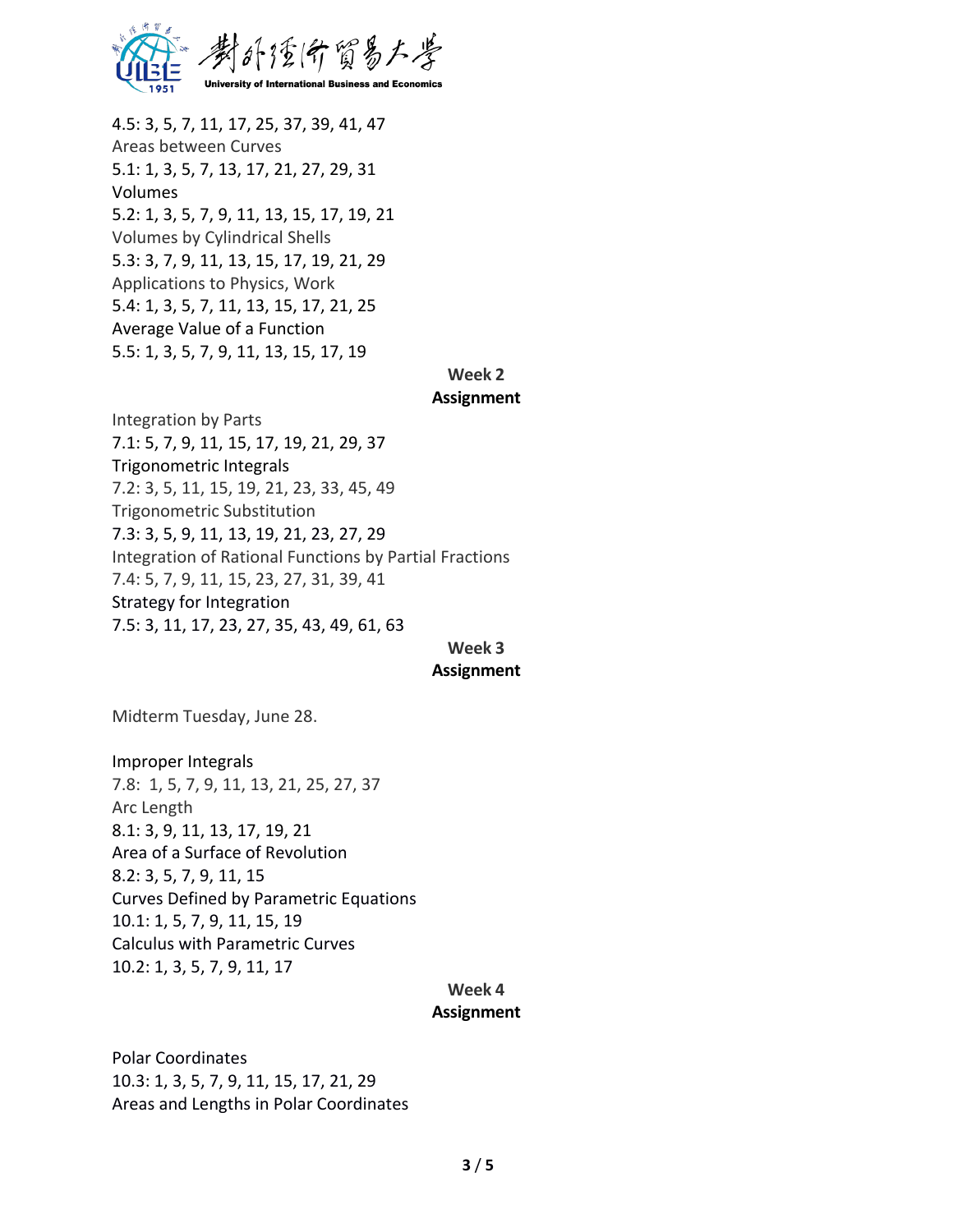

10.4: 3, 7, 11, 13, 19, 23, 27, 29, 37, 39 Sequences 11.1: 3, 5, 7, 11, 15, 23, 25, 29, 31, 37 Series 11.2: 7, 15, 17, 19, 21, 25, 29, 22, 37, 43 The Integral Test 11.3: 3, 5, 7, 9, 11, 15, 17, 19, 21, 23, 25 The Comparison Tests 11.4: 3, 5, 7, 9, 11, 15, 17, 19, 21, 25, 29 Alternating Series 11.5: 3, 5, 9, 11, 19, 23, 25, 27, 29, 31, 33

#### **Week 5 Assignment**

Absolute Convergence, Ratio Test and Root Test 11.6: 3, 5, 7, 9, 11, 15, 17, 19, 21, 23, 25, 27, 29 Strategy for Testing Series 11.7: 1, 3, 5, 7, 9, 11, 13, 15, 17, 19, 21, 23, 25, 33, 37 Power Series 11.8: 3, 5, 7, 9, 11, 13, 15, 17, 19, 21, 23, 25 Representation of Functions as Power Series 11.9: 3, 5, 7, 9, 11, 15, 17, 19 Taylor and MacLaurin Series 11.10: 5, 11, 21, 35, 53, 61

Final Exam, July 14.

### **General Comments:**

1. In order to train your minds in mathematical thinking, much of lecture will consist of the "Socratic Method" of questioning. Even if silently, do tryto puzzle out the answers. An analogy: the lecture should be a "mental exercise" class. Knowledge cannot be given: it must be stolen. Engage your mind.<br>2. Many problems will not be solvable at first (or second) viewing. Be patient: clarify any

unknown concepts, try to reduce the problem, brainstorm to unearth possibly relevant concepts, and follow your intuition. It may help to, after a period of hard work, put the problem away. Do not worry if you cannot do every problem: what is important is that you try.

3. If you find yourself getting lost in the material, come to office hours immediately! It is much is easier to lead a student's mind individually rather than in a group.

4. Note that we may not dot every i or cross every t in class: you are responsible for reading the text. In particular, it is to your advantage to read the material before coming to class; in this way the student becomes an active participant rather than a passive recipient.